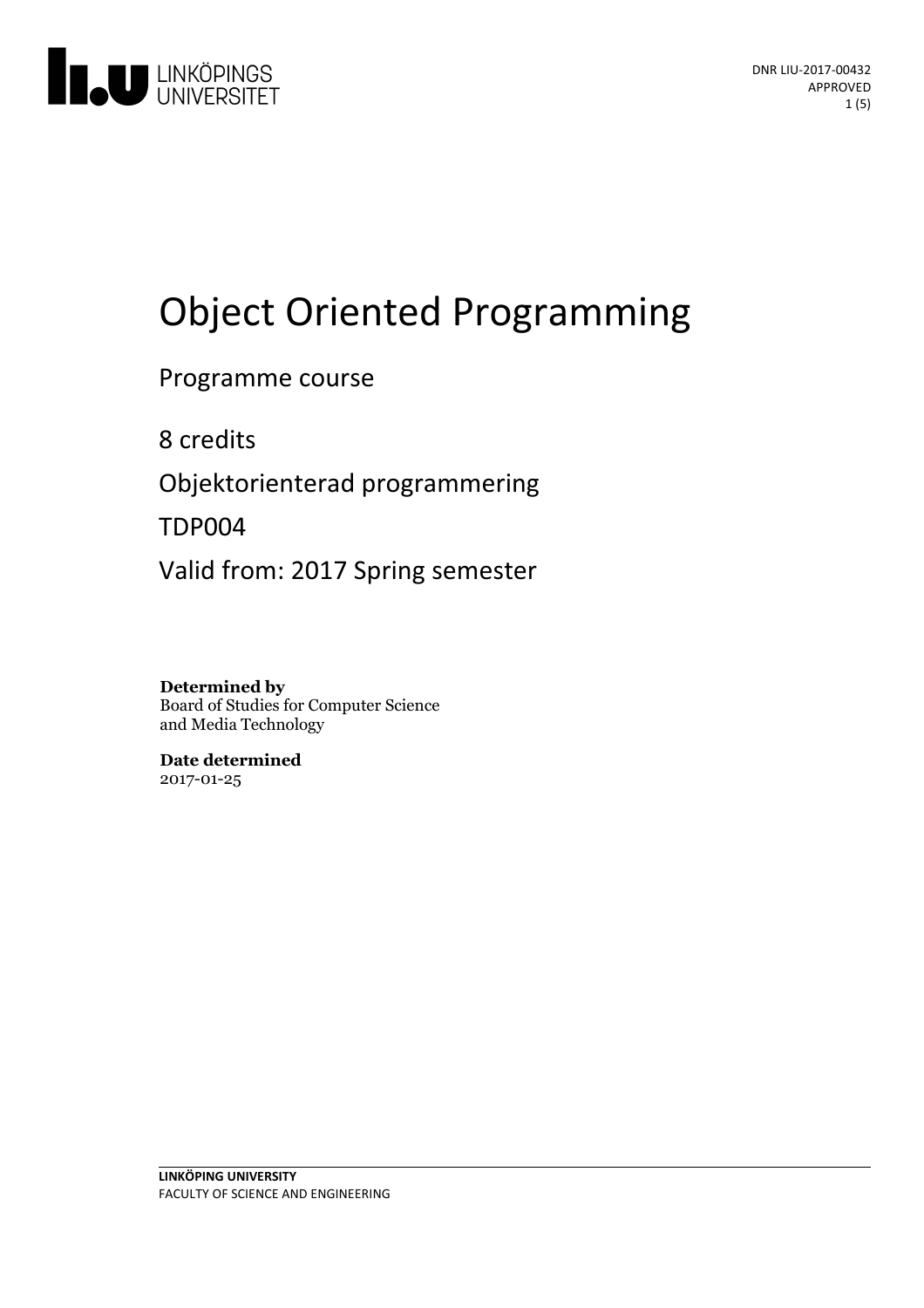# Main field of study

Programming

Course level

First cycle

## Advancement level

 $G_1X$ 

## Course offered for

Programming, Bachelor's Programme

## Entry requirements

Note: Admission requirements for non-programme students usually also include admission requirements for the programme and threshold requirements for progression within the programme, or corresponding.

## Prerequisites

Imperative programming.Note: Admission requirements for non-programme students usually also include admission requirements for the programme and threshhold requirements for progression within the programme, or corresponding.

## Intended learning outcomes

After the course, the student should be able to:

- describe in detail concepts, design principles, methods and techniques used in object oriented programming
- use object oriented program design to solve problems in a correct and appropriate way
- construct an object oriented program solving a smaller realistic problem

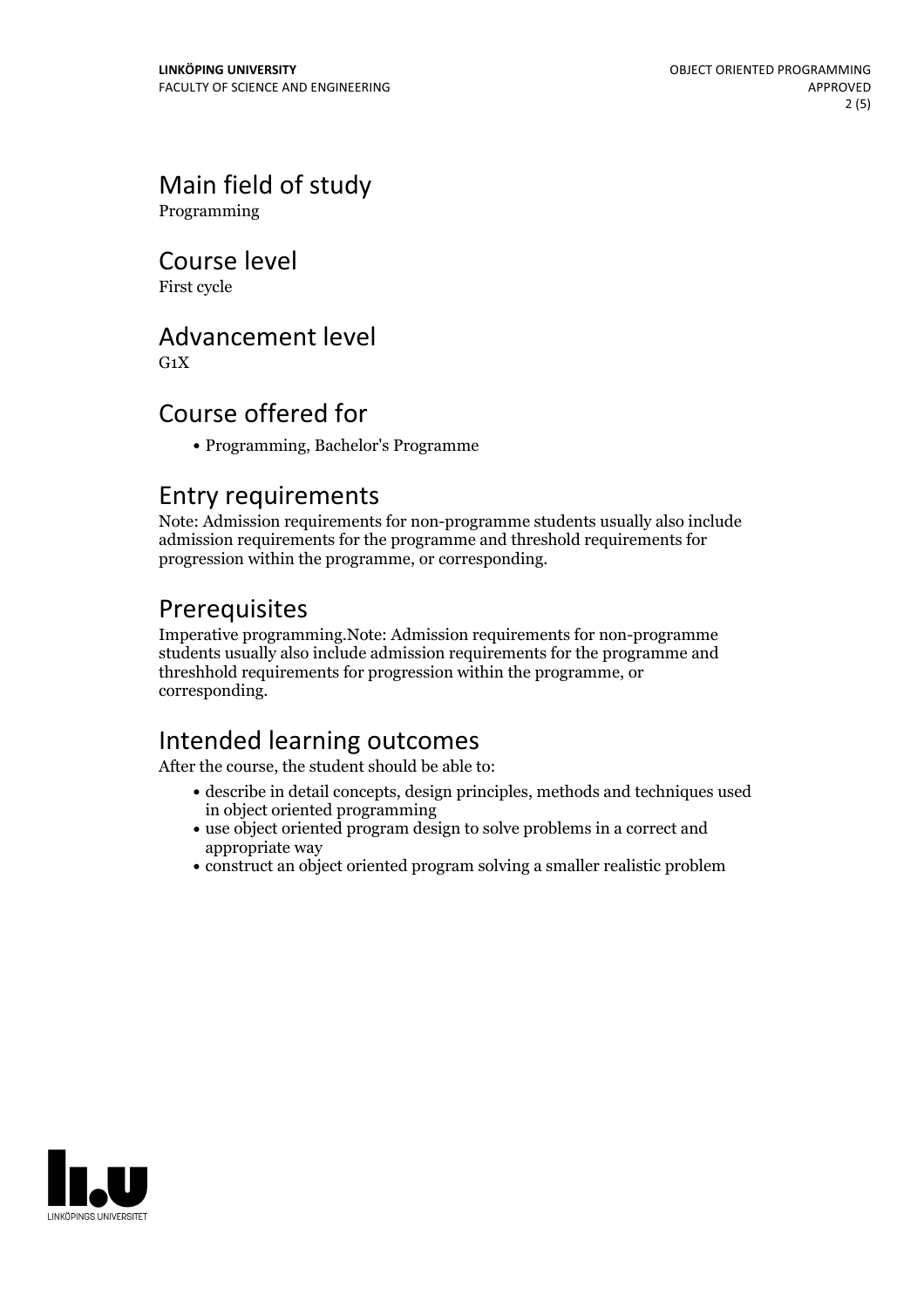## Course content

- Craft: Using the constructs of an object oriented programming language. The ability to make <sup>a</sup> basic object oriented design with classes and methods. Using tools and libraries for software development. The ability to create readable and well design object oriented source code. The ability to work
- individually in C++.<br>• Theory: Concepts in object oriented programming and design. Object oriented programming and constructs in object oriented programming languages, e.g. class, object, encapsulation, inheritance. Constructs for repetition and choice. Input/Output. Data structures and algorithms using standard libraries: containrar, search, sorting, iterators. Datatypes, declarations, statements, expressions, functions. Dynamic memory
- management.<br>• Techniques:  $C_{++}$ , including standard libraries.

## Teaching and working methods

Lectures, labs, programming workshops and own practice. Lectures address the subject matter and techniques of the course. Labs and exercises gives individual experience of basic programming. Programming workshops are for in detail discussions.

#### Examination

| DAT2 | Computer examination | 4 credits | U, 3, 4, 5 |
|------|----------------------|-----------|------------|
| LAB2 | Laboratory work      | 4 credits | U.G        |

LAB2 include to collect a number of points by preparation and active participation in course activities (mainly classes, seminars and dojos).

#### Grades

Four-grade scale, LiU, U, 3, 4, 5

#### Department

Institutionen för datavetenskap

## Director of Studies or equivalent

Ahmed Rezine

Examiner Klas Arvidsson

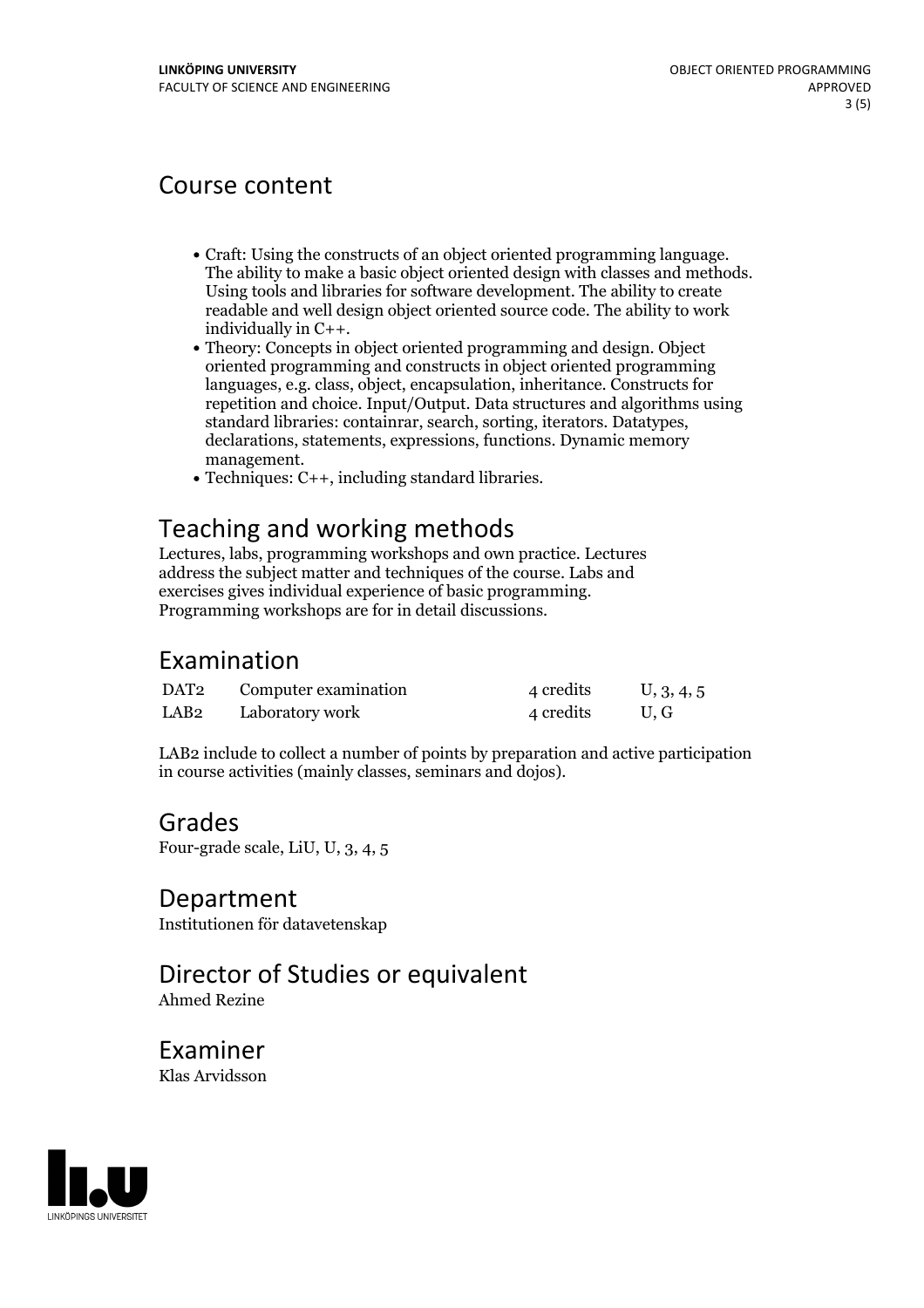# Course website and other links

<http://www.ida.liu.se/~TDP004>

## Education components

Preliminary scheduled hours: 78 h Recommended self-study hours: 135 h

## Course literature

#### **Additional literature**

#### **Books**

Stanley B. Lippmann, Josée Lajoie och Barbara E. Moo, *C++ Primer* (5:e upplagan eller senare or other book covering C++ 2011.

#### **Other**

See course homepage for further information and material.